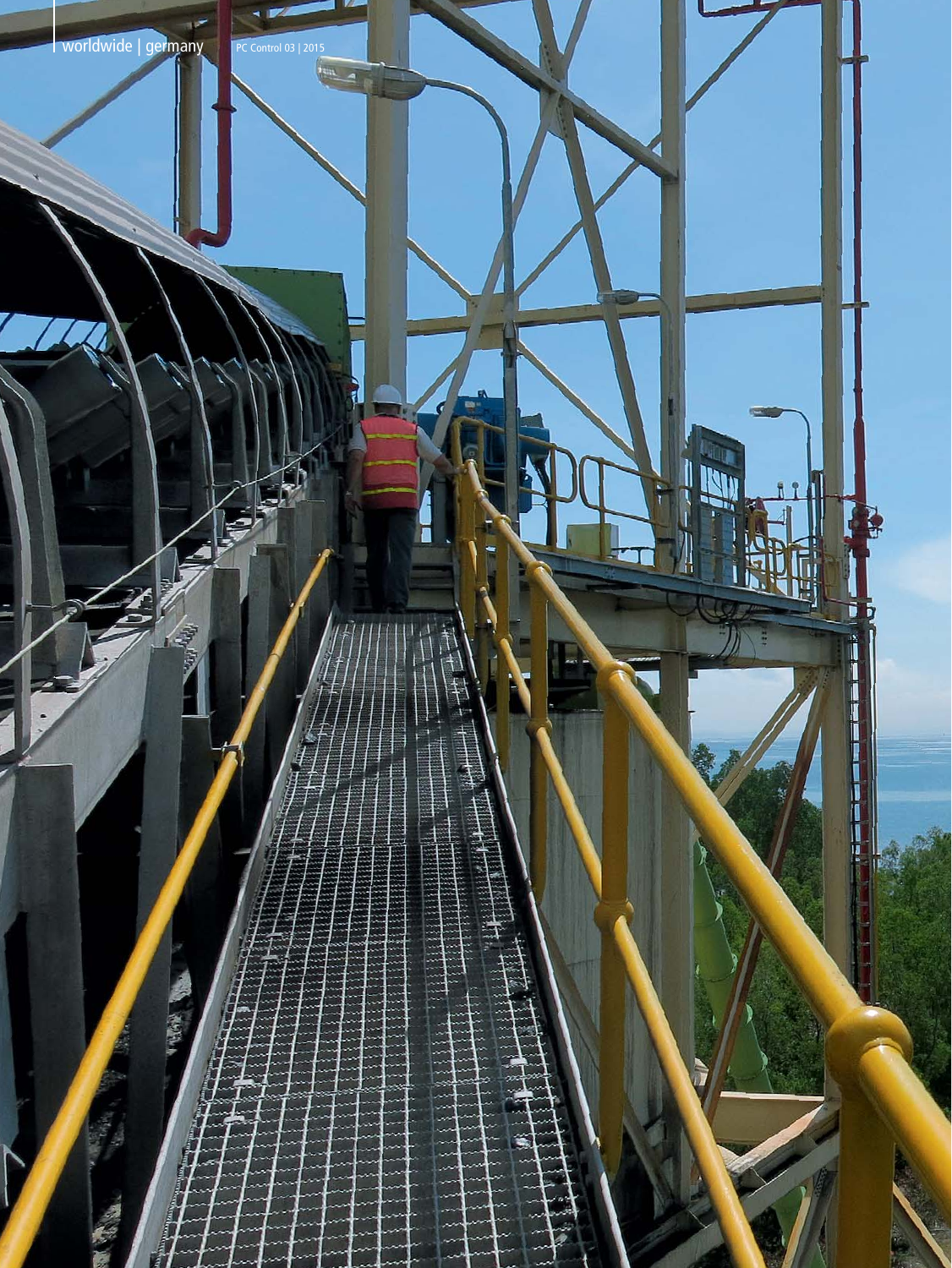eXtreme Fast Control for conveyor belt monitoring systems used in industry and mining

# Continental: Fast, highprecision measurement technology provides early detection of belt damage



**On site in Borneo: Hans Christian Enders, Industrial Solutions division of Continental Engineering Services GmbH, next to the control cabinet of the BRD system.**

Splicing failures between the individual segments of a conveyor belt or longitudinal slots caused by sharp-edged objects can easily cause major damage to equipment used in the bulk material handling industry or in mining. In order to identify such problems at an early stage, and to avoiding the often significant associated repair costs, ContiTech and Continental Engineering Services developed two conveyor belt monitoring systems. These systems require very fast, highly precise logging and processing of sensor data. EtherCAT and eXtreme Fast Control (XFC) from Beckhoff provide an efficient solution.

> **In Borneo, the ContiTech conveyor system is used in opencast coal mining and for loading transport vessels.**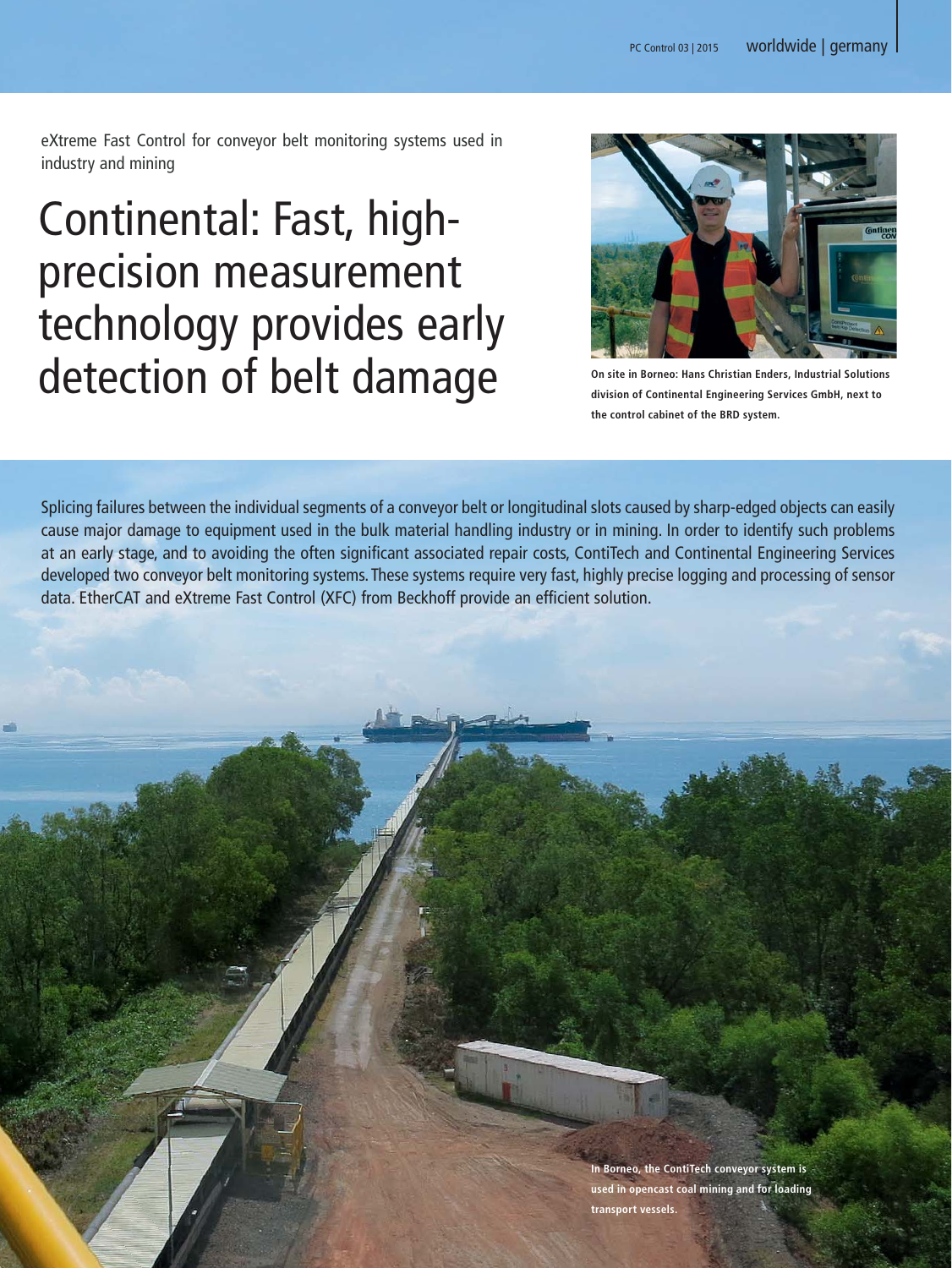Continental Engineering Services GmbH (CES), based in Frankfurt am Main, Germany, has been operating worldwide as an independent provider of engineering services since 2006. Together with ContiTech Transportbandsysteme GmbH, based in Northeim, Germany, CES developed two different electronic belt monitoring systems in the Conti Protect series for integrated conveyor systems sold by ContiTech. These systems are designed, manufactured, and tested according to the demanding standards of the automotive industry.

The first system was termed Splice Elongation Measurement (SEM). It detects serious faults in the splices between the segments of the conveyor belts, which can be up to 10 cm thick, 4 m wide, and 10 km long. The latest development is the Belt Rip Detection (BRD) system, which can detect emerging longitudinal slits in a conveyor belt at an early stage. Both monitoring systems stop the conveyor in the event of an emergency, and also enable remote maintenance by ContiTech personnel, if required. In this way, it is possible to optimize operating costs, increase system availability, and reduce the risk of accidents.

### Reliably capturing test signals at high conveyor speeds

Both systems are based on the electromagnetic induction effect. For the BRD system, conductor loops are vulcanized into the conveyor belt. They transmit a high-frequency test signal between a transmitter and a receiver. If such a loop is damaged, the signal on the receiver side fails; the system control detects this and automatically stops the conveyor. In this way, it is possible to reliably detect emerging longitudinal slits at several monitoring points during conveyor operation, even at full belt speed. SEM involves precision length measurement of the splices, which are the connections between the conveyor belt segments, weighing up to 40 tons. Steel bands integrated in the joints generate the induction effect.

For SEM, the number of measuring points is defined by the number of conveyor belt segments, usually around 50 of them. For the BRD system, conductor loops should ideally be provided every 50 meters, although in some cases they may be 100 to 200 meters apart, depending on the application. Conveyor speeds of up to 40 km/h make great demands on data acquisition and sampling rates. BRD logs around 2,000 values per second, and SEM logs up to 400,000 values per second for high-precision measurement of length down to a fraction of a millimeter, taking into account the unavoidable vibrations of the conveyor belt.

#### Control technology must be fast, precise, and robust

SEM already met the enormous demands on data processing speed back in 2010, with the help of PC-based control technology from Beckhoff. Hans Christian Enders from the CES Industrial Solutions division explains: "Of crucial importance is EtherCAT, which enables high-performance, real-time Ethernet communication down to the I/O level. The Distributed Clocks and Timestamp functionality in XFC form the basis for extremely precise data acquisition. Based on our excellent experience with SEM, we decided to use Beckhoff technology again for the BRD system."

The technology not only offers outstanding performance, it is also very robust, as Hans Christian Enders continues: "We have been using Beckhoff technology for many years and under the most difficult conditions, including high EMC,



**The BRD system logs the signal induced by the transmitter unit, as well as the belt speed, via a revolution counter.**

dust and vibration loads, large temperature fluctuations, and high humidity. We have never experienced a technical problem. In a copper mine at an altitude of 3,000 meters in Chile, for example, the control technology is exposed to extreme temperature conditions and particulate matter. What's more, the system passed this endurance test not only within the IP 67-rated control cabinet, but also exposed, as the door is often left open for weeks on end. The BRD system also copes with extreme temperatures and high humidity, such as in an opencast coal mine in Borneo. The built-in CP6202 Panel PC with IP 65-protected front causes no trouble at all, not even when subjected to cleaning or as a result of EMC loads originating from the large, multi-megawatt drives."

# At a glance

#### Solutions for conveyor systems

Reliable monitoring systems for conveyor belts

#### Customer benefit

Optimized system availability and reduced risk of accidents

## Applied PC Control

- EtherCAT: high-performance data communication, optionally via fiber optic cables
- XFC: high-precision data processing with distributed clocks, timestamp and oversampling features
- TwinCAT: efficient engineering with user-friendly scope function